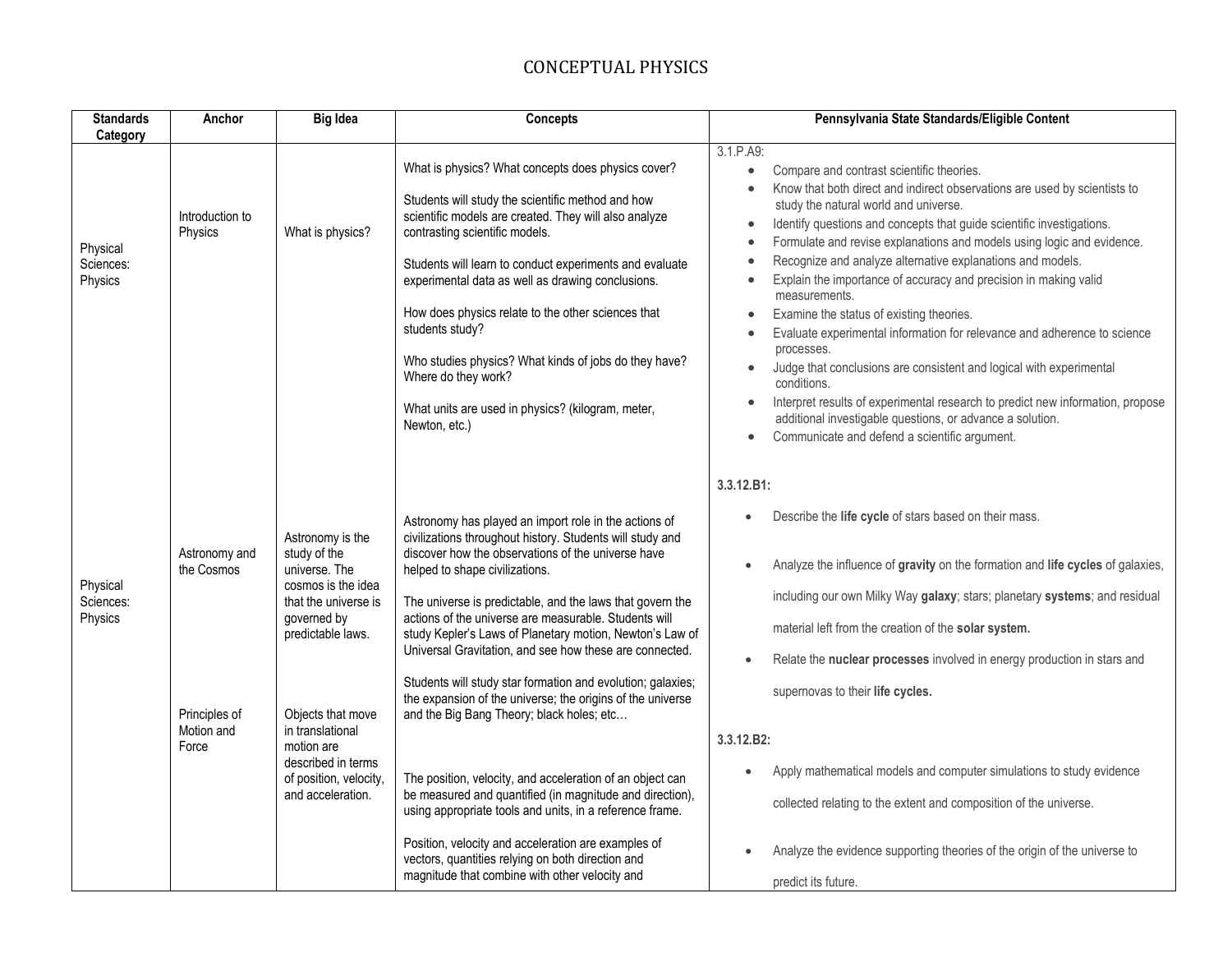|                                  | Principles of<br>Motion and          | All forces arise from<br>the interactions<br>between different<br>objects. | acceleration vectors according to specific mathematical<br>rules.<br>Vectors allow the formulation of Physical Laws<br>independent of a particular coordinate system.<br>The motion of a projectile can be represented and<br>analyzed as two different motions, a vertical motion with<br>constant acceleration and a horizontal motion with<br>constant speed.<br>Position, velocity, and acceleration describe the motion of<br>objects at every scale from the motion of subatomic<br>particles to the motion of entire galaxies.<br>These concepts are used in the design and evaluation of   | 3.2.P.B1<br>Differentiate among translational motion, simple harmonic motion, and<br>$\bullet$<br>rotational motion in terms of position, velocity, and acceleration.<br>Use force and mass to explain translational motion or simple harmonic<br>motion of objects.<br>Relate torque and rotational inertia to explain rotational motion.<br>$\bullet$<br>3.2.P.B7<br>Compare and contrast scientific theories.<br>$\bullet$<br>Know that both direct and indirect observations are used by scientists to<br>$\bullet$<br>study the natural world and universe.<br>Identify questions and concepts that guide scientific investigations.<br>$\bullet$                                                                                                                                                                                                                              |
|----------------------------------|--------------------------------------|----------------------------------------------------------------------------|----------------------------------------------------------------------------------------------------------------------------------------------------------------------------------------------------------------------------------------------------------------------------------------------------------------------------------------------------------------------------------------------------------------------------------------------------------------------------------------------------------------------------------------------------------------------------------------------------|-------------------------------------------------------------------------------------------------------------------------------------------------------------------------------------------------------------------------------------------------------------------------------------------------------------------------------------------------------------------------------------------------------------------------------------------------------------------------------------------------------------------------------------------------------------------------------------------------------------------------------------------------------------------------------------------------------------------------------------------------------------------------------------------------------------------------------------------------------------------------------------|
| Physical<br>Sciences:<br>Physics | Force<br>Reasoning and<br>Analysis   |                                                                            | many technologies.<br>Four fundamental forces of nature dominate at different<br>scales: the strong and weak forces acting within the<br>nucleus opposing proton-proton repulsion, the electrical<br>force dominates in biological and chemical processes,<br>and gravitational force dominates at astronomical scales.<br>Forces may result from contact or action at a distance in<br>the case of gravitational, electrostatic, or magnetic fields.<br>Solids, liquids and gases can exert forces on surfaces<br>which can be quantified as pressure.                                            | Formulate and revise explanations and models using logic and evidence.<br>$\bullet$<br>Recognize and analyze alternative explanations and models.<br>Explain the importance of accuracy and precision in making valid<br>measurements.<br>Examine the status of existing theories.<br>Evaluate experimental information for relevance and adherence to science<br>processes.<br>Judge that conclusions are consistent and logical with experimental<br>conditions.<br>Interpret results of experimental research to predict new information, propose<br>additional investigable questions, or advance a solution.<br>Communicate and defend a scientific argument.                                                                                                                                                                                                                  |
| Physical<br>Sciences:<br>Physics | Principles of<br>Motion and<br>Force |                                                                            | When two surfaces of objects are in contact with each<br>other, the force of friction between them depends on the<br>nature of the materials in contact and the normal force.<br>Newton's Law of Universal Gravitation Newton's Law of<br>Universal Gravitation computes the gravitational force<br>between two masses separated by some distance.<br>Coulomb's Law computes the force between two<br>electrically charged objects separated by some distance.<br>Inertial mass is a measure of the resistance of an object<br>to changes in translation motion (Newton's First Law of<br>Motion). | 3.2.P.B1<br>Differentiate among translational motion, simple harmonic motion, and<br>$\bullet$<br>rotational motion in terms of position, velocity, and acceleration.<br>Use force and mass to explain translational motion or simple harmonic<br>motion of objects.<br>Relate torque and rotational inertia to explain rotational motion.<br>$\bullet$<br>3.2.P.B7<br>Compare and contrast scientific theories.<br>$\bullet$<br>Know that both direct and indirect observations are used by scientists to<br>$\bullet$<br>study the natural world and universe.<br>Identify questions and concepts that guide scientific investigations.<br>$\bullet$<br>Formulate and revise explanations and models using logic and evidence.<br>Recognize and analyze alternative explanations and models.<br>Explain the importance of accuracy and precision in making valid<br>measurements. |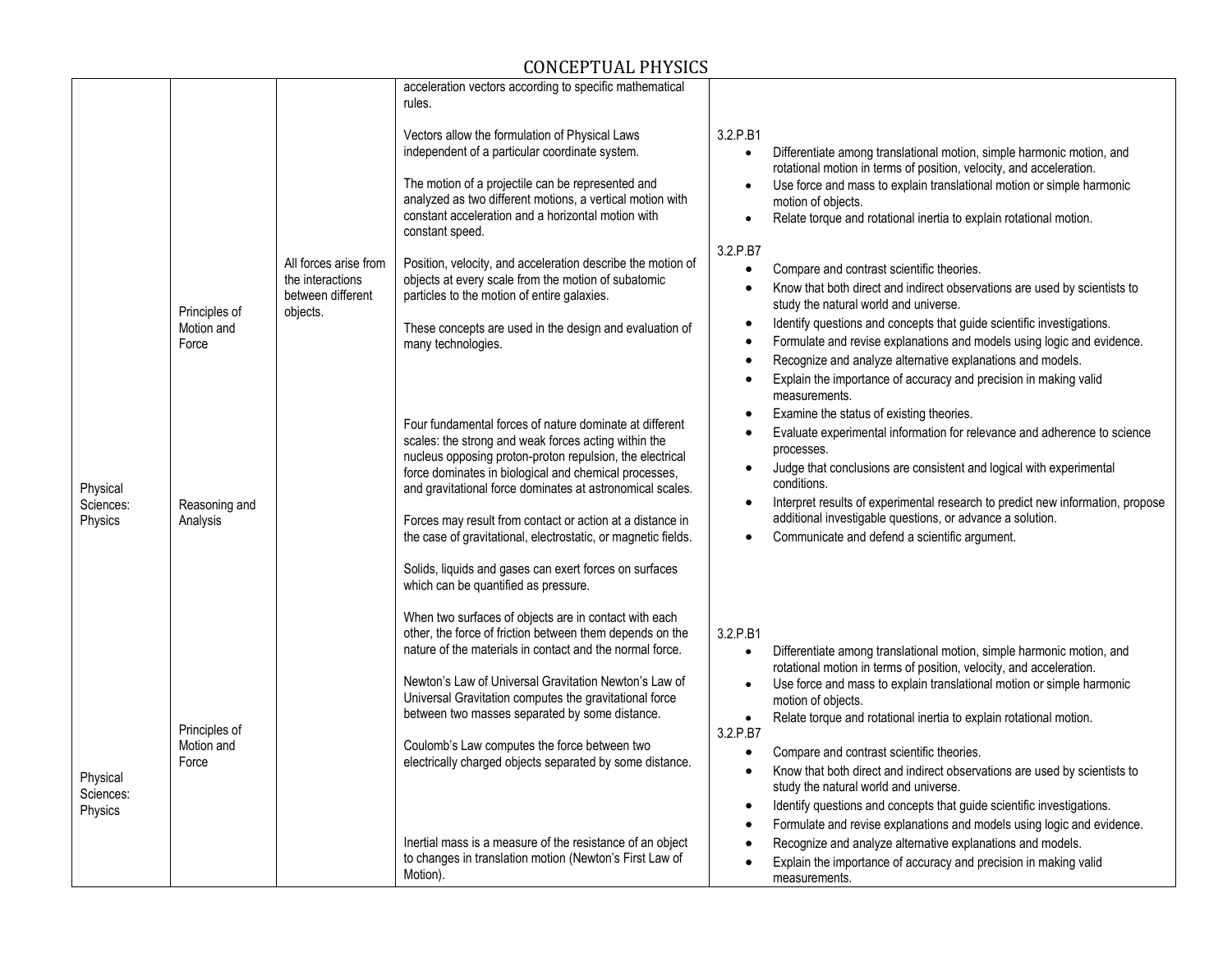|                                  |                                           |                                                                                                                                           | The inertial mass and charge of an object and any forces                                                                                                                                                                  | Examine the status of existing theories.<br>$\bullet$<br>3.2.10.B1                                                                                                                                                                                                                                                        |
|----------------------------------|-------------------------------------------|-------------------------------------------------------------------------------------------------------------------------------------------|---------------------------------------------------------------------------------------------------------------------------------------------------------------------------------------------------------------------------|---------------------------------------------------------------------------------------------------------------------------------------------------------------------------------------------------------------------------------------------------------------------------------------------------------------------------|
|                                  | Reasoning and                             | All changes in<br>translational motion<br>are due to forces.                                                                              | acting on it can be measured and quantified using<br>appropriate tools, units, frames of reference, and<br>techniques.                                                                                                    | Analyze the relationships among the net forces acting on a body, the mass of<br>$\bullet$<br>the body, and the resulting acceleration using Newton's Second Law of<br>Motion.                                                                                                                                             |
|                                  | Analysis                                  |                                                                                                                                           | Newton's Laws of Motion empirically describe the motion<br>of objects in terms of force interactions, mass, and<br>acceleration in a non-accelerating, non-relativistic<br>reference frame.                               | Apply Newton's Law of Universal Gravitation to the forces between two<br>$\bullet$<br>objects.<br>Use Newton's Third Law to explain forces as interactions between bodies.<br>$\bullet$<br>Describe how interactions between objects conserve momentum.                                                                   |
|                                  |                                           | The rotational<br>motion of objects is<br>described in terms<br>of angular position,<br>angular velocity,<br>and angular<br>acceleration. | For objects in a constant state of motion (including those<br>at rest) the net force is zero.                                                                                                                             | Evaluate experimental information for relevance and adherence to science<br>$\bullet$<br>processes.<br>Judge that conclusions are consistent and logical with experimental<br>conditions.                                                                                                                                 |
|                                  | Processes.<br>Procedures, and             |                                                                                                                                           | Given an understanding of all the forces acting on an<br>object, its acceleration can be calculated.                                                                                                                      | Interpret results of experimental research to predict new information, propose<br>$\bullet$<br>additional investigable questions, or advance a solution.                                                                                                                                                                  |
| Physical                         | Tools of<br>Scientific<br>Investigation   |                                                                                                                                           | Given an understanding of an object's motion, its force(s)<br>can be inferred.                                                                                                                                            | Communicate and defend a scientific argument.<br>$\bullet$                                                                                                                                                                                                                                                                |
| Sciences:<br>Physics             |                                           |                                                                                                                                           | While many forces can act on an object, those forces can<br>be represented and analyzed using a free body diagram.                                                                                                        | 3.2.P.B1<br>Differentiate among translational motion, simple harmonic motion, and<br>$\bullet$<br>rotational motion in terms of position, velocity, and acceleration.<br>Use force and mass to explain translational motion or simple harmonic<br>$\bullet$                                                               |
|                                  | Processes,<br>Procedures, and<br>Tools of |                                                                                                                                           | Forces can be mathematically combined together as a<br>vector sum resulting in a single net force that causes the<br>object to accelerate in the direction of that net force.                                             | motion of objects.<br>Relate torque and rotational inertia to explain rotational motion.<br>$\bullet$                                                                                                                                                                                                                     |
|                                  | Scientific<br>Investigation               |                                                                                                                                           | An understanding of forces and their interactions is used<br>to describe, explain, and design any number of natural<br>and human-built objects and systems.                                                               | 3.2.P.B7<br>Compare and contrast scientific theories.<br>$\bullet$<br>Know that both direct and indirect observations are used by scientists to<br>$\bullet$                                                                                                                                                              |
|                                  |                                           |                                                                                                                                           |                                                                                                                                                                                                                           | study the natural world and universe.<br>Identify questions and concepts that guide scientific investigations.<br>$\bullet$                                                                                                                                                                                               |
|                                  | Principles of<br>Motion and               |                                                                                                                                           | The angular position, angular velocity, and angular<br>acceleration of an object are vectors and can be and<br>quantified using appropriate tools, frames of reference,<br>and units in reference to an axis of rotation. | Formulate and revise explanations and models using logic and evidence.<br>$\bullet$<br>Recognize and analyze alternative explanations and models.<br>$\bullet$<br>Explain the importance of accuracy and precision in making valid<br>$\bullet$<br>measurements.<br>Examine the status of existing theories.<br>$\bullet$ |
|                                  | Force                                     |                                                                                                                                           | Angular position, angular speed, and angular acceleration<br>are the rotational analogues of translational position,<br>velocity, and acceleration.                                                                       | Evaluate experimental information for relevance and adherence to science<br>$\bullet$<br>processes.<br>Judge that conclusions are consistent and logical with experimental<br>$\bullet$<br>conditions.                                                                                                                    |
|                                  |                                           |                                                                                                                                           | The rotation of objects gives rise to various rotation-<br>related phenomena including gyroscopic stability and<br>magnetic fields.                                                                                       | Interpret results of experimental research to predict new information, propose<br>$\bullet$<br>additional investigable questions, or advance a solution.<br>Communicate and defend a scientific argument.<br>$\bullet$                                                                                                    |
| Physical<br>Sciences:<br>Physics |                                           |                                                                                                                                           | A rotating reference frame can give the appearance of an<br>object constrained to travel in a circular path, which gives                                                                                                  |                                                                                                                                                                                                                                                                                                                           |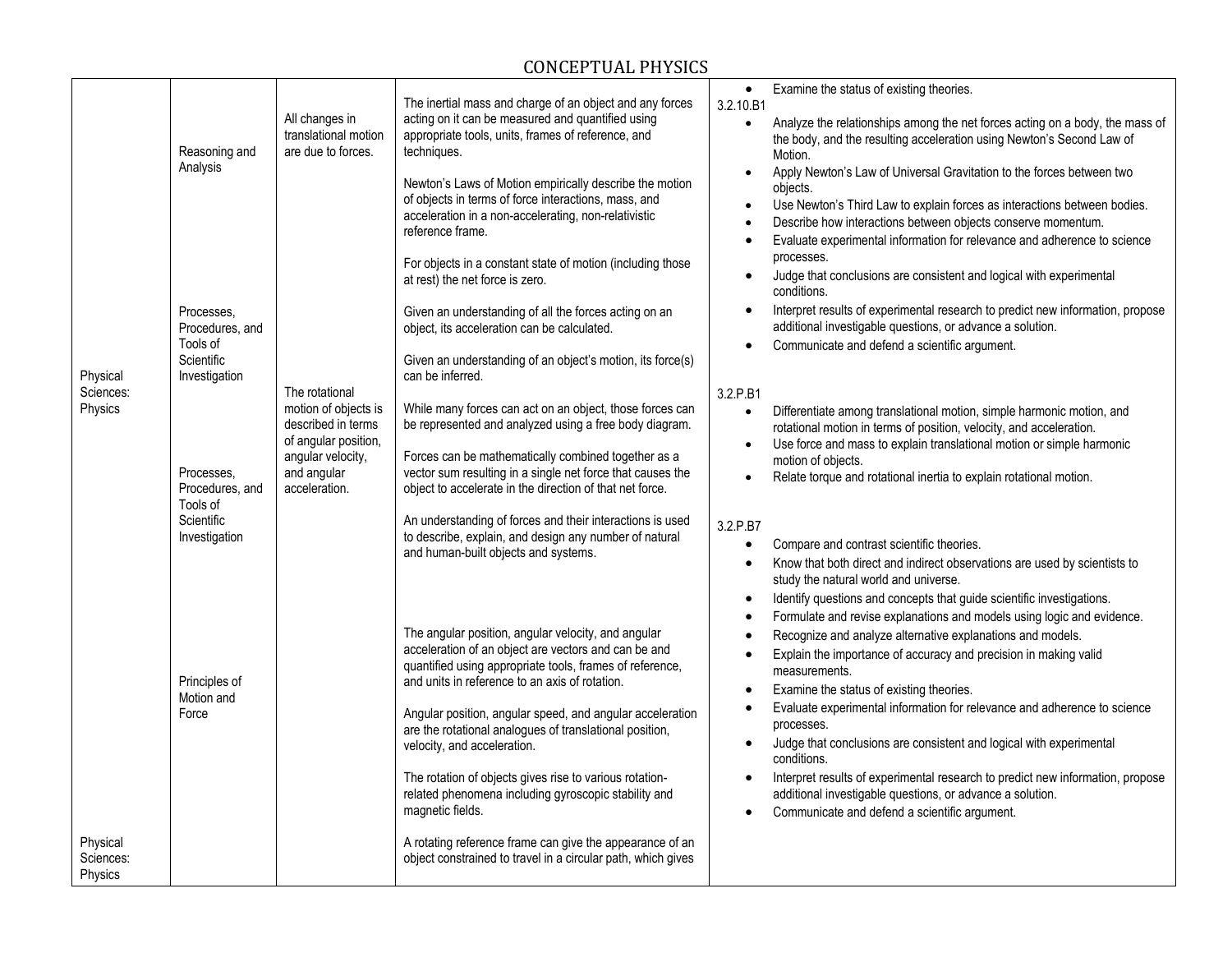|                                  | Processes,<br>Procedures, and<br>Tools of<br>Scientific<br>Investigation   | All changes in<br>rotation motion are<br>caused by torque.                                                                                                                                                    | a centripetal acceleration directed from the object toward<br>the center of the rotating reference frame.<br>These terms describe the rotation of objects at different<br>scales from the motion very small particles to the<br>movement of entire galaxies                                                                                                                                                                                                                                                                                                                                |                                                                                                                                                                                                                                                                                                                                                                                                                                                                                   |
|----------------------------------|----------------------------------------------------------------------------|---------------------------------------------------------------------------------------------------------------------------------------------------------------------------------------------------------------|--------------------------------------------------------------------------------------------------------------------------------------------------------------------------------------------------------------------------------------------------------------------------------------------------------------------------------------------------------------------------------------------------------------------------------------------------------------------------------------------------------------------------------------------------------------------------------------------|-----------------------------------------------------------------------------------------------------------------------------------------------------------------------------------------------------------------------------------------------------------------------------------------------------------------------------------------------------------------------------------------------------------------------------------------------------------------------------------|
|                                  | Principles of<br>Motion and<br>Force                                       |                                                                                                                                                                                                               | An object's rotational inertia is determined by the object's<br>mass distribution around the axis of rotation; it is<br>analogous to inertia for translational motion.<br>Consequently, two objects with identical total masses but<br>different mass distributions will have different rotational<br>inertias.<br>Torque is vector product of an applied force and the<br>distance between the point of its application and an<br>object's axis of rotation, resulting in the rotation of the<br>object.                                                                                  | 3.2.P.B1<br>Differentiate among translational motion, simple harmonic motion, and<br>$\bullet$<br>rotational motion in terms of position, velocity, and acceleration.<br>Use force and mass to explain translational motion or simple harmonic<br>motion of objects.<br>Relate torque and rotational inertia to explain rotational motion.<br>3.2.12.B1<br>Analyze the principles of rotational motion to solve problems relating to<br>$\bullet$<br>angular momentum and torque. |
| Physical<br>Sciences:<br>Physics | Principles of<br>Motion and<br>Force<br>Forms, Sources,<br>Conversion, and | Objects that move<br>in simple harmonic<br>motion can be<br>described in terms<br>of position, velocity,<br>and acceleration<br>and can result in<br>the production of<br>waves that travel<br>through space. | The rotational mass/inertia of an object and the torques<br>acting on it can be measured and quantified using<br>appropriate tools, units, and techniques.<br>Torque is the rotational analogue of force for translational<br>motion.<br>An object in equilibrium has vector sums of torques and<br>forces both equal to zero.<br>These concepts explain phenomena at different scales<br>from particle interactions to galaxy formation.<br>An understanding of these concepts is used to describe,<br>explain, and design any number of natural and human-<br>built objects and systems. | 3.2.P.B1<br>Differentiate among translational motion, simple harmonic motion, and<br>$\bullet$<br>rotational motion in terms of position, velocity, and acceleration.                                                                                                                                                                                                                                                                                                             |
|                                  | Transfer of<br>Energy                                                      | All simple harmonic<br>motion can be<br>explained using<br>force and/or torque.                                                                                                                               | The period, frequency, amplitude, position, velocity, and<br>acceleration of an object in simple harmonic motion can<br>be measured and quantified (in magnitude and direction),<br>using appropriate tools and units, in a reference frame.<br>Mechanical and electromagnetic waves are described in<br>terms of wavelength, amplitude, velocity, and frequency<br>and can be produced by objects in simple harmonic<br>motion or electrical circuits.                                                                                                                                    | Use force and mass to explain translational motion or simple harmonic<br>motion of objects.<br>Relate torque and rotational inertia to explain rotational motion.                                                                                                                                                                                                                                                                                                                 |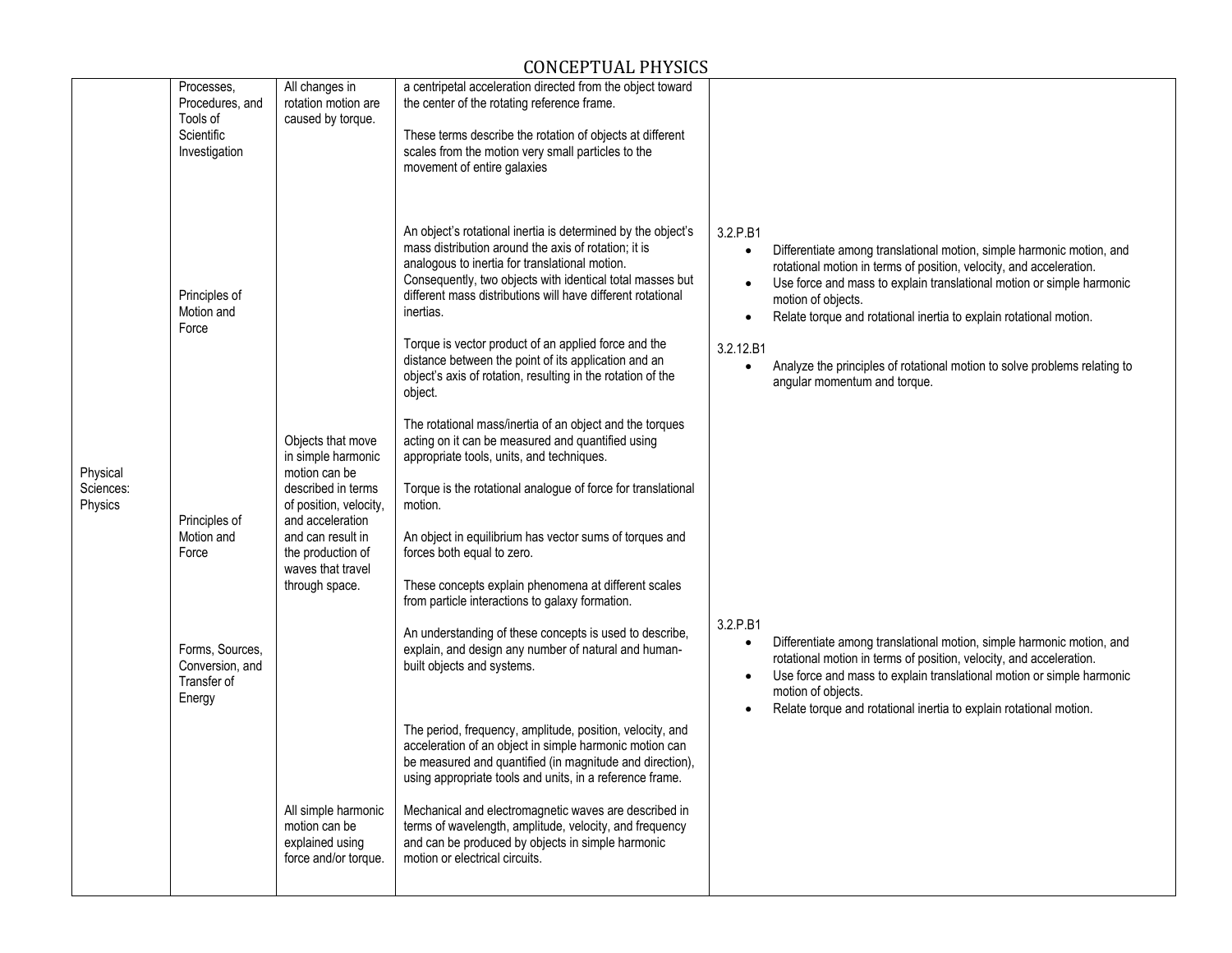|                                  |                                                             |                                                                       | Traveling waves transfer energy exerted as force to<br>distant objects that absorb or reflect the traveling waves.                                                                                                                                                       |                                                                                                                                                                                                                                                                                                |
|----------------------------------|-------------------------------------------------------------|-----------------------------------------------------------------------|--------------------------------------------------------------------------------------------------------------------------------------------------------------------------------------------------------------------------------------------------------------------------|------------------------------------------------------------------------------------------------------------------------------------------------------------------------------------------------------------------------------------------------------------------------------------------------|
|                                  | Principles of<br>Motion and<br>Force                        |                                                                       | The waves produced by objects in simple harmonic<br>motion interact with other waves and matter and result in<br>the phenomena of wave superposition, interference,<br>reflection, refraction, and resonance.<br>These concepts are used in the design and evaluation of |                                                                                                                                                                                                                                                                                                |
|                                  |                                                             |                                                                       | many technologies.                                                                                                                                                                                                                                                       |                                                                                                                                                                                                                                                                                                |
| Physical<br>Sciences:<br>Physics | Forms, Sources,<br>Conversion, and<br>Transfer of<br>Energy |                                                                       |                                                                                                                                                                                                                                                                          | 3.2.P.B5<br>Explain how waves transfer energy without transferring matter.<br>Explain how waves carry information from remote sources that can be<br>detected and interpreted.                                                                                                                 |
|                                  |                                                             |                                                                       | The simplest harmonic motion can be characterized by<br>one part, an inertial mass, which remains in one vicinity<br>while oscillating about an average position.                                                                                                        | Describe the causes of wave frequency, speed, and wavelength.<br>3.2.12.B5<br>Research how principles of wave transmissions are used in a wide range of<br>$\bullet$<br>technologies.                                                                                                          |
|                                  |                                                             |                                                                       | The simple harmonic motion of an object can be<br>quantitatively described using the sine and cosine<br>trigonometric functions.                                                                                                                                         | Research technologies that incorporate principles of wave transmission.                                                                                                                                                                                                                        |
|                                  |                                                             |                                                                       | The inertial mass and return force or torque of objects<br>interacting in a system can be measured and quantified<br>using appropriate tools, units, and techniques.                                                                                                     |                                                                                                                                                                                                                                                                                                |
|                                  |                                                             | All motion can be<br>explained using the<br>laws of the               | The oscillatory behavior results from the interplay of two<br>properties that have opposite tendencies: a return force or<br>torque and an inertial mass.                                                                                                                |                                                                                                                                                                                                                                                                                                |
|                                  | Principles of                                               | conservation of<br>energy, the<br>conservation of<br>momentum, and/or | The return force or torque tries to return the inertial mass<br>to the resting position while the internal mass resists<br>changes in motion.                                                                                                                            |                                                                                                                                                                                                                                                                                                |
|                                  | Motion and<br>Force                                         | the conservation of<br>angular momentum.                              | Solids, liquids and gases behave as springs providing<br>restoring force when displaced from equilibrium.                                                                                                                                                                |                                                                                                                                                                                                                                                                                                |
| Physical<br>Sciences:<br>Physics |                                                             |                                                                       | The angular frequency of oscillation is related to the return<br>force and inertial mass.                                                                                                                                                                                | 3.2.10.B2                                                                                                                                                                                                                                                                                      |
|                                  |                                                             |                                                                       | Inductance is the electrical analog for inertial mass, and<br>capacitance is the electrical analog for a returning force.                                                                                                                                                | Explain how the overall energy flowing through a system remains constant.<br>Describe the work-energy theorem.<br>Explain the relationships between work and power.                                                                                                                            |
|                                  |                                                             |                                                                       | Simple harmonic oscillators can be constructed out of<br>inductors and capacitors to generate electromagnetic<br>waves.                                                                                                                                                  | 3.2.10.B3<br>Explain how heat energy will move from a higher temperature to a lower<br>$\bullet$<br>temperature until equilibrium is reached.<br>Analyze the processes of convection, conduction, and radiation between<br>$\bullet$<br>objects or regions that are at different temperatures. |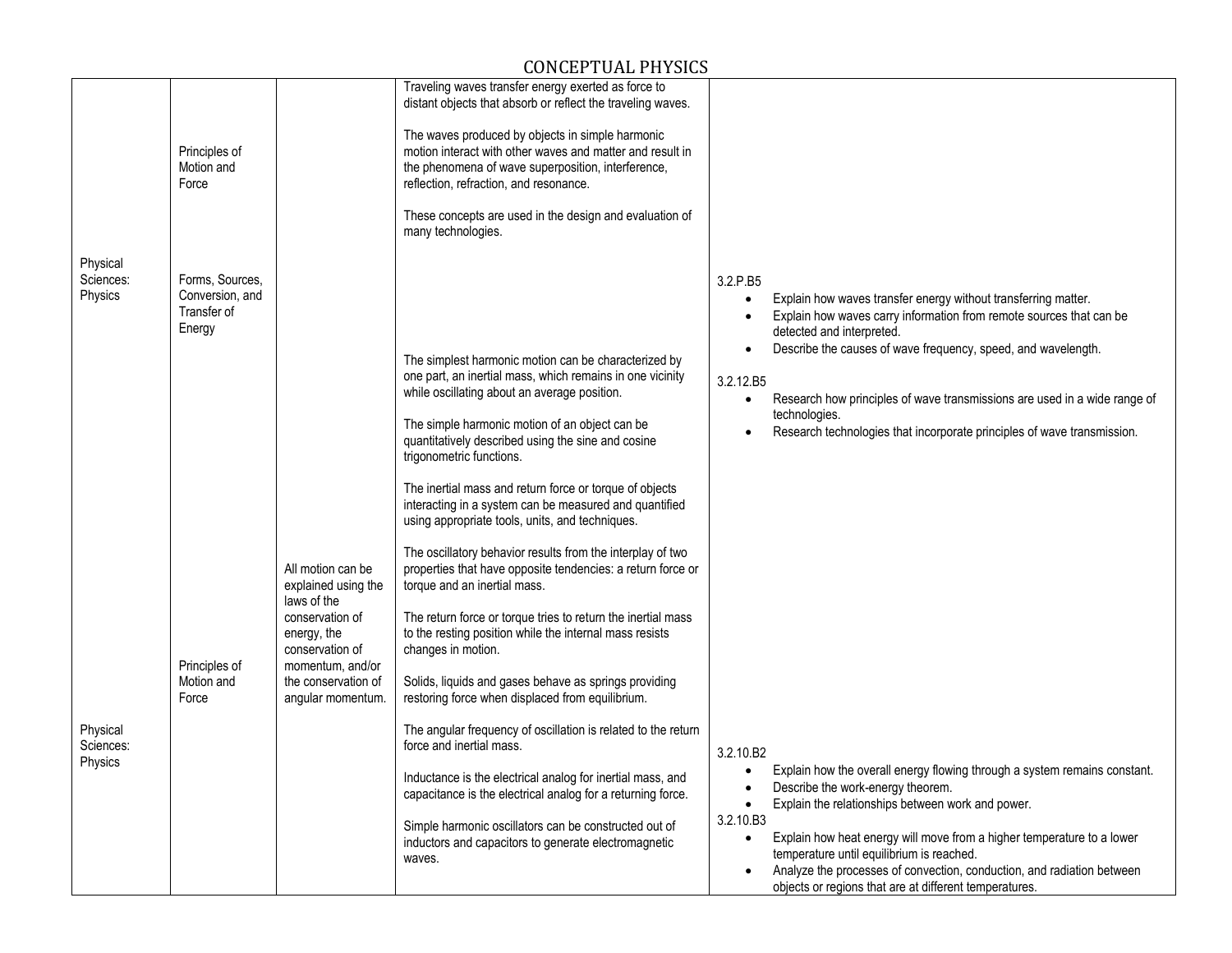|                                         | Energy can be<br>transferred between<br>objects and/or can<br>be converted into<br>different forms. | These concepts are used in the design and evaluation of<br>many technologies.<br>The position and velocity of an object or interacting<br>objects can be represented and quantified in terms of its                   |                        |                                                                                                                                                                                                           |
|-----------------------------------------|-----------------------------------------------------------------------------------------------------|-----------------------------------------------------------------------------------------------------------------------------------------------------------------------------------------------------------------------|------------------------|-----------------------------------------------------------------------------------------------------------------------------------------------------------------------------------------------------------|
| Principles of<br>Force and<br>Motion    |                                                                                                     | momentum, angular momentum, kinetic energy, and<br>potential energy.<br>Rotational kinetic energy is the rotational analogue of                                                                                       |                        |                                                                                                                                                                                                           |
|                                         |                                                                                                     | translational kinetic energy.                                                                                                                                                                                         |                        |                                                                                                                                                                                                           |
|                                         |                                                                                                     | The total amount of energy in a closed system is<br>conserved.                                                                                                                                                        |                        |                                                                                                                                                                                                           |
|                                         |                                                                                                     | In every transformation of energy from one form to<br>another, some of the energy is converted into thermal<br>energy.                                                                                                |                        |                                                                                                                                                                                                           |
|                                         |                                                                                                     | The rotational inertia and angular velocity of an object can<br>be represented in terms of its angular momentum and<br>kinetic energy.                                                                                |                        |                                                                                                                                                                                                           |
| Processes.<br>Procedures, and           |                                                                                                     | In an isolated system, the total momentum or angular<br>momentum is conserved.                                                                                                                                        | 3.2.P.B1               | Differentiate among translational motion, simple harmonic motion, and                                                                                                                                     |
| Tools of<br>Scientific<br>Investigation |                                                                                                     | In a closed system, the product of an object's angular<br>speed and rotational inertia will remain constant.                                                                                                          |                        | rotational motion in terms of position, velocity, and acceleration.<br>Use force and mass to explain translational motion or simple harmonic<br>motion of objects.                                        |
|                                         |                                                                                                     | There are a number of situations in which an object will<br>have both translational and rotational kinetic energy.                                                                                                    | 3.2.P.B2               | Relate torque and rotational inertia to explain rotational motion.                                                                                                                                        |
|                                         |                                                                                                     | In a closed system, the total work performed by objects<br>may be calculated from the final kinetic energy minus the<br>initial kinetic energy.                                                                       | $\bullet$              | Explain the translation and simple harmonic motion of objects using<br>conservation of energy and conservation of momentum.<br>Describe the rotational motion of objects using the conservation of energy |
|                                         |                                                                                                     | The potential energy of an object in simple harmonic<br>motion is at its maximum value when the object is at its<br>maximum displacement and at its minimum when the                                                  |                        | and conservation of angular momentum.<br>Explain how gravitational, electrical, and magnetic forces and torques give<br>rise to rotational motion.                                                        |
|                                         |                                                                                                     | object passes through its equilibrium position.                                                                                                                                                                       | 3.2.10.B6<br>$\bullet$ | Explain how the behavior of matter and energy follow predictable patterns                                                                                                                                 |
|                                         |                                                                                                     | The kinetic energy of an object in simple harmonic motion<br>is at its minimum value when the object is at its maximum<br>displacement and at its maximum when the object passes<br>through its equilibrium position. |                        | that are defined by laws.                                                                                                                                                                                 |
|                                         |                                                                                                     | The conservation laws apply at all scales from very small<br>particles to entire universe.                                                                                                                            | 3.2.12.B2<br>$\bullet$ | Explain how energy flowing through an open system can be lost.                                                                                                                                            |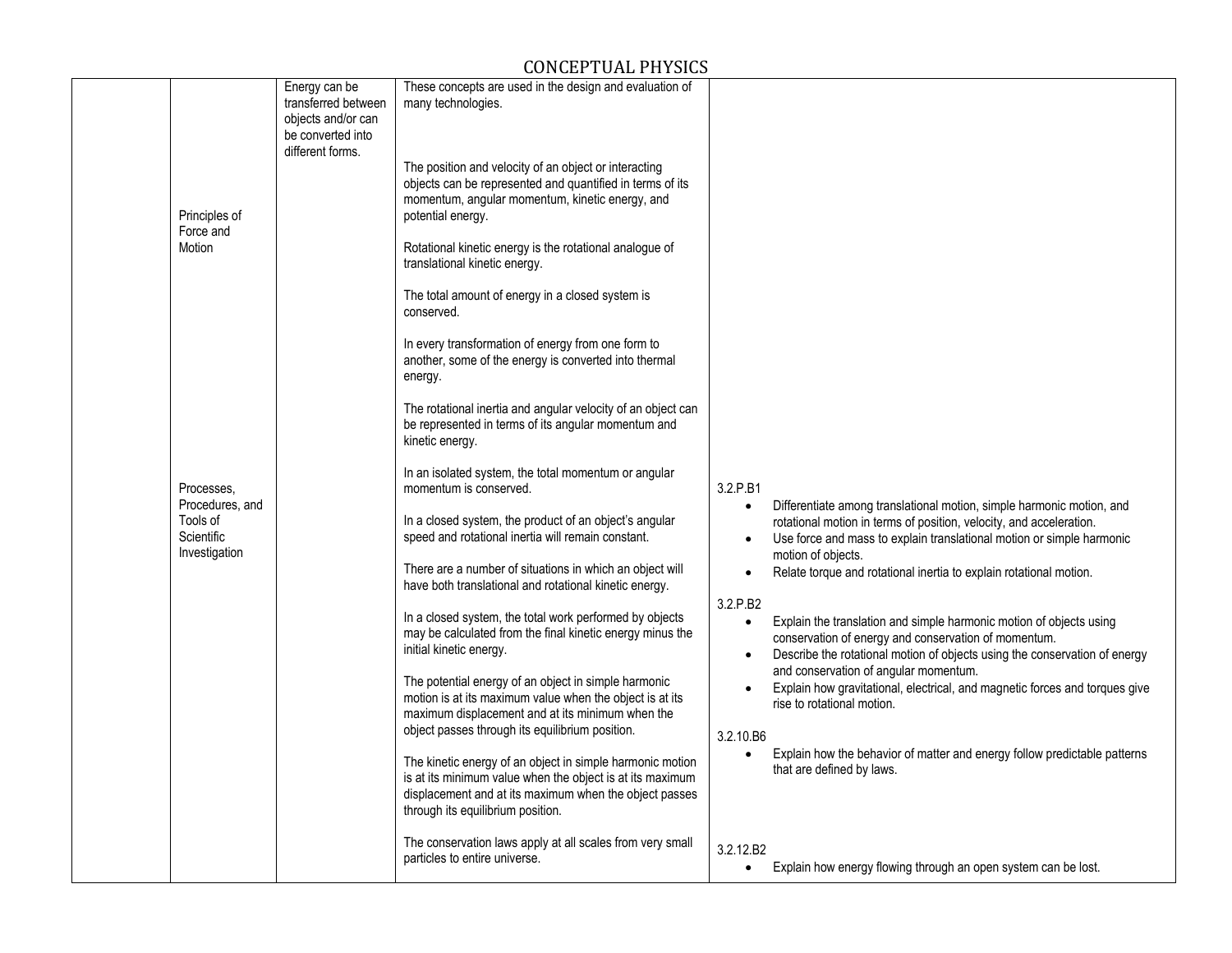|  | Energy can take many different forms including<br>mechanical, thermal, chemical, and electromagnetic.                 |           | Demonstrate how the law of conservation of momentum and conservation of<br>energy provide alternate approaches to predict and describe the motion of<br>objects. |
|--|-----------------------------------------------------------------------------------------------------------------------|-----------|------------------------------------------------------------------------------------------------------------------------------------------------------------------|
|  | Energy can be transferred thermally, mechanically,                                                                    |           |                                                                                                                                                                  |
|  | electrically or chemically in a system.                                                                               | 3.2.12.B3 |                                                                                                                                                                  |
|  |                                                                                                                       | $\bullet$ | Describe the relationship between the average kinetic molecular energy,<br>temperature, and phase changes.                                                       |
|  | Heat energy is transferred between objects or regions by                                                              |           |                                                                                                                                                                  |
|  | the process of convection, conduction, or radiation                                                                   |           |                                                                                                                                                                  |
|  | Electricity is the result of converting one form of energy<br>into another and the flow of electrons via a conductor. |           |                                                                                                                                                                  |
|  |                                                                                                                       |           |                                                                                                                                                                  |
|  |                                                                                                                       |           |                                                                                                                                                                  |
|  |                                                                                                                       | 3.2.P.B3  | Analyze the factors that influence convection, conduction, and radiation                                                                                         |
|  |                                                                                                                       |           | between objects or regions that are at different temperatures.                                                                                                   |
|  |                                                                                                                       | 3.2.P.B4  |                                                                                                                                                                  |
|  |                                                                                                                       | $\bullet$ | Explain how stationary and moving particles result in electricity and                                                                                            |
|  |                                                                                                                       |           | magnetism.<br>Develop qualitative and quantitative understanding of current, voltage,                                                                            |
|  |                                                                                                                       |           | resistance, and the connections among them.                                                                                                                      |
|  |                                                                                                                       |           | Explain how electrical induction is applied in technology.                                                                                                       |
|  |                                                                                                                       | 3.2.10.B4 |                                                                                                                                                                  |
|  |                                                                                                                       | $\bullet$ | Describe quantitatively the relationships between voltage, current, and                                                                                          |
|  |                                                                                                                       |           | resistance to electrical energy and power.<br>Describe the relationship between electricity and magnetism as two aspects<br>of a single electromagnetic force.   |
|  |                                                                                                                       |           |                                                                                                                                                                  |
|  |                                                                                                                       | 3.2.12.B4 |                                                                                                                                                                  |
|  |                                                                                                                       |           | Describe conceptually the attractive and repulsive forces between objects<br>relative to their charges and the distance between them.                            |
|  |                                                                                                                       | 3.2.10.B7 |                                                                                                                                                                  |
|  |                                                                                                                       |           | Compare and contrast scientific theories.                                                                                                                        |
|  |                                                                                                                       |           | Know that both direct and indirect observations are used by scientists to<br>study the natural world and universe.                                               |
|  |                                                                                                                       |           | Identify questions and concepts that guide scientific investigations.                                                                                            |
|  |                                                                                                                       |           | Formulate and revise explanations and models using logic and evidence.                                                                                           |
|  |                                                                                                                       |           | Recognize and analyze alternative explanations and models.                                                                                                       |
|  |                                                                                                                       | 3.2.12.B7 |                                                                                                                                                                  |
|  |                                                                                                                       |           | Examine the status of existing theories.                                                                                                                         |
|  |                                                                                                                       |           | Evaluate experimental information for relevance and adherence to science<br>processes.                                                                           |